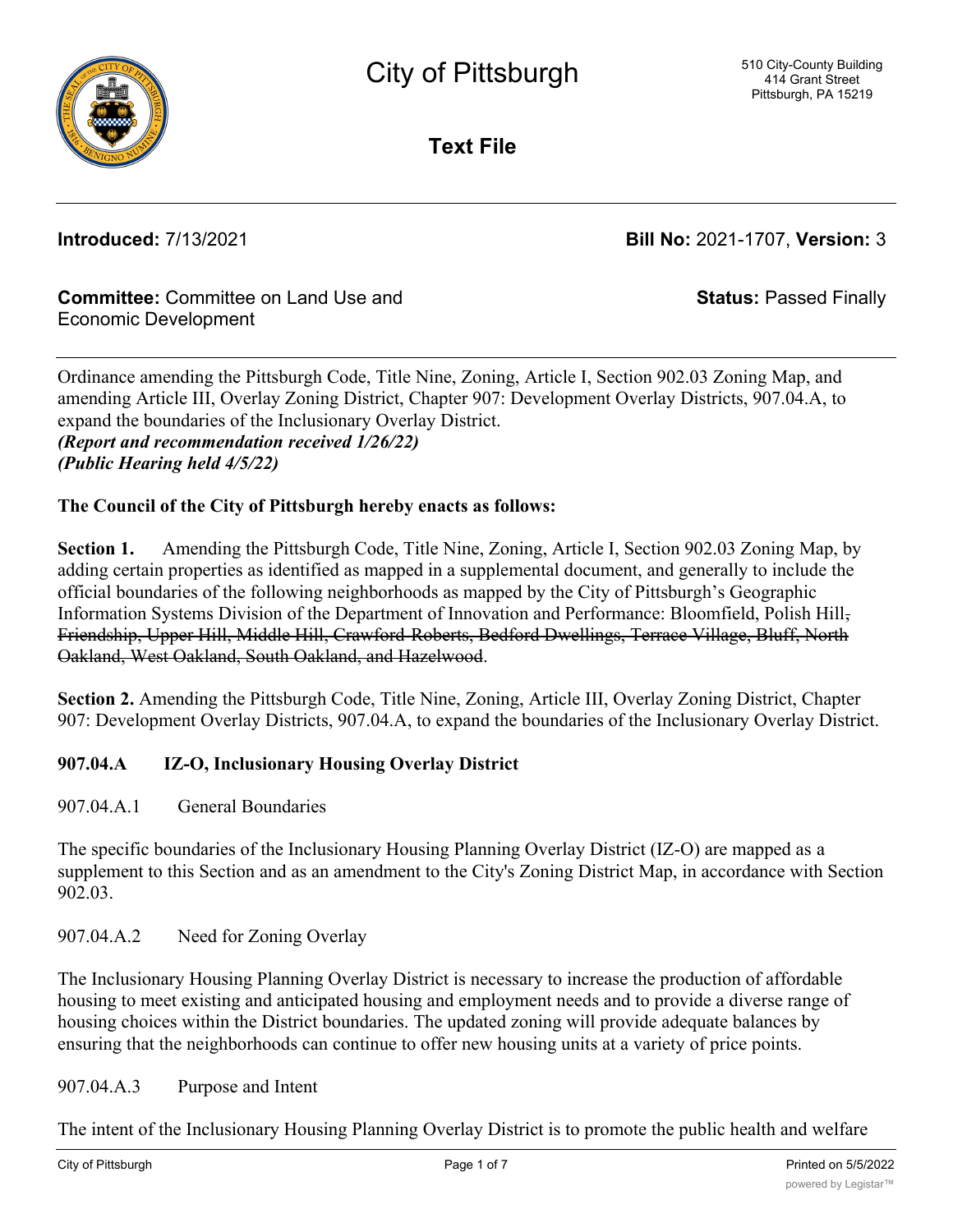### **Committee:** Committee on Land Use and Economic Development

**Status:** Passed Finally

by increasing the supply of affordable housing for a range of family sizes and promoting economic integration within the District boundaries. Due to the unique circumstances involved with development within this area, the existing zoning mechanisms do not serve to carry out the purpose and intent of Chapter 901 (General Provisions) and all provisions of this Zoning Ordinance. Specifically, the intent of the Inclusionary Housing IZ -O is to encourage quality, economically-balanced development by:

(a) Leveraging development pressure by connecting the production of affordable housing with the current market production of housing units;

(b) Encouraging diverse and balanced housing available for households of all income levels and ensuring that when developing the limited supply of developable land, housing opportunities for persons of variety of income levels are provided; and

(c) Utilizing sites in IZ-O as opportunities to build mixed income developments. Because remaining land appropriate for residential development within in the IZ-O is limited, it is essential that a reasonable proportion of such land be developed into housing units affordable to low and moderate-income people.

907.04.A.4 Definitions

• **Administrative Agent** means with respect to Inclusionary Rental Housing, the Housing Authority of the City of Pittsburgh or such other qualified entity, as determined by the Director of City Planning, that enters into an agreement with the City to monitor and enforce compliance with the requirements of this Section and its regulations. With respect to Inclusionary Owner-Occupied Housing, the Urban Redevelopment Authority of the City of Pittsburgh or such other qualified entity, as determined by the Director of City Planning, that enters into an agreement with the City to monitor and enforce compliance with the requirements of this Section and its regulations.

• **Affordable Housing Provider** means the Housing Authority of the City of Pittsburgh and such other approved owner/manager of affordable housing, as approved by the Director of City Planning, that enters into an agreement with the City to lease Inclusionary Rental Units exclusively to Eligible Households in compliance with this Section and its regulations.

• **Affordability Term** means a minimum of thirty-five (35) years from the date of initial occupancy of an Inclusionary Unit.

• **Allowable Pricing** means with respect to Inclusionary Rental Units, the monthly rent paid by the Eligible Household, plus all mandatory or essential fees and charges and an approved Utility Allowance, shall not exceed thirty (30) percent of the monthly income of a household earning fifty (50) percent of AMI with a household size one-and-a-half (1.5) times the bedroom count of the Dwelling Unit. Only tenant-paid costs are subject to the Allowable Pricing. If a rental subsidy is provided, the total of all monthly rent, fees, charges and approved Utility Allowance may exceed the Allowable Pricing so long as the portion paid by the household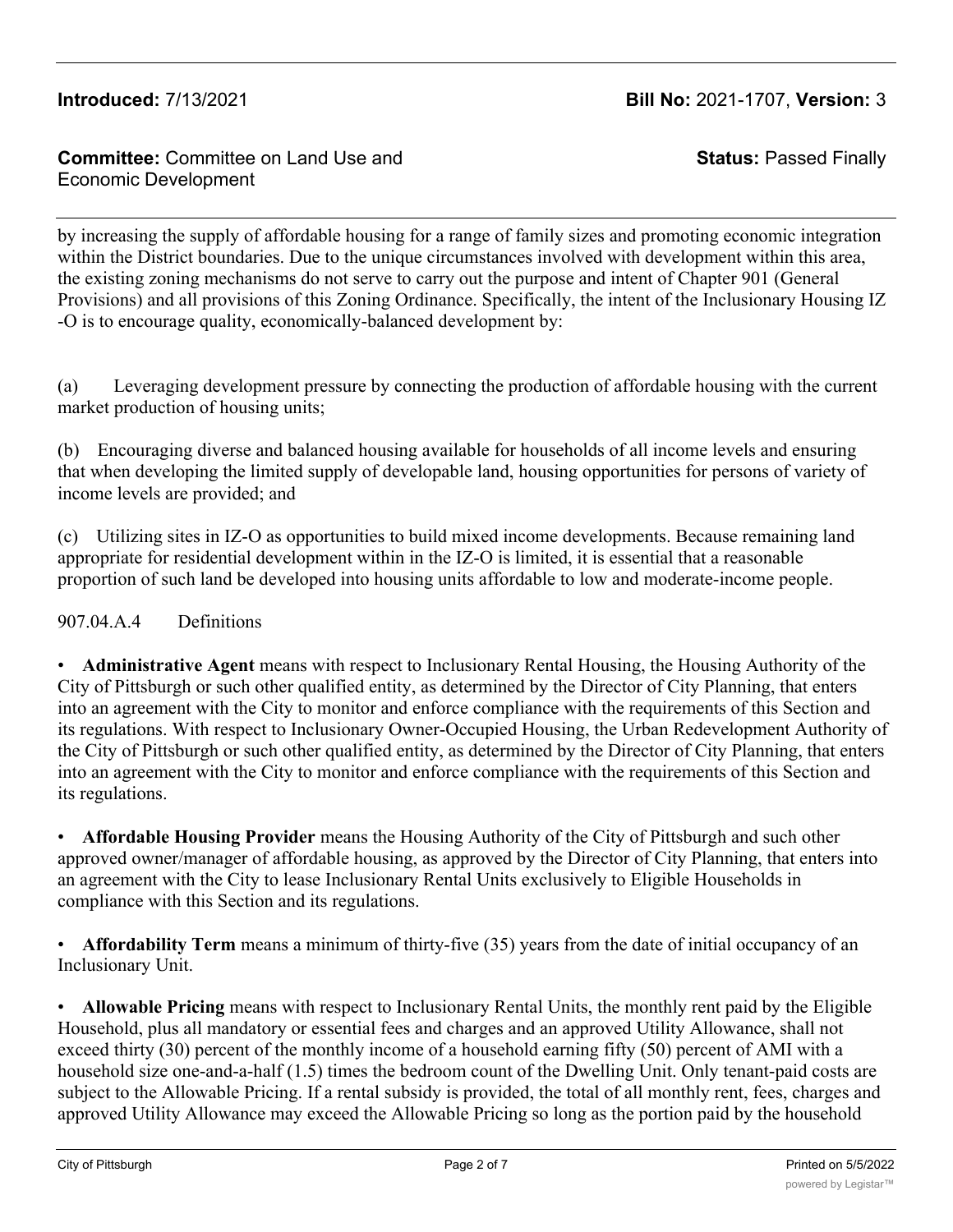### **Committee:** Committee on Land Use and Economic Development

**Status:** Passed Finally

does not. With respect to Inclusionary Owner-Occupied Units, the initial sale price shall be set a level that ensures that a household earning seventy (70) percent of AMI for a household size one-and-a-half (1.5) times the bedroom count of the Dwelling Unit will spend no more than twenty-eight (28) percent of gross monthly income on their mortgage payment (principal and interest); taxes and insurance; and all mandatory or essential fees and charges (including condo/HOA dues), assuming a five-percent down payment and a thirty (30)-year fixed rate mortgage at the then current mortgage rate (determined as the National Average Contract Mortgage rate by the Federal Housing Finance Agency).

• **Area Median Income (AMI)** means the median household income for the Pittsburgh metropolitan area published annually by the U.S. Department of Housing and Urban Development ("HUD").

• **Community Land Trust** means a non-profit entity whose primary mission to create or preserve permanently affordable housing, and approved by the Director of City Planning, and that enters into an agreement with the City to convey Inclusionary Owner-Occupied Units exclusively to Eligible Households for owner occupancy subject to a ground lease that requires compliance with this Section and implementing regulations.

• **Development Project** means one (1) or more Developments (as defined in Title IX, Ch. 926.67) that are located in whole or in part within IZ-O that meet the Applicability Requirements of Section 907.04.A.5.

• **Eligible Household** means with respect to Inclusionary Rental Units, a household that earns no more than fifty (50) percent of AMI. With respect to Inclusionary Owner-Occupied Units, a household that earns no more than eighty (80) percent of AMI.

• **Family-Sized Units** means dwelling units that contain a minimum of two (2) bedrooms.

• **Inclusionary Owner-Occupied Unit** means an Inclusionary Unit that is both owned and occupied by one (1) or more persons as a primary residence. The term does not include a unit that is occupied pursuant to a lease-purchase agreement or contract of sale.

• **Inclusionary Rental Unit** means an Inclusionary Unit other than an Inclusionary Owner-Occupied Unit.

• **Inclusionary Unit** means a Dwelling Unit that satisfies the Inclusionary Standards set forth in Section 907.04.A.6 or 907.04.A.7.

• **Market-Rate Unit** means a Dwelling Unit in a Development Project that does not satisfy the Inclusionary Standards set forth in Section 907.04.A.6 or 907.04.A.7.

• **Networked Walkshed** means the land area within a defined walking range, traversable on established streets or pathways.

**Off-Site Units** means inclusionary units constructed within one-quarter ( $\frac{1}{4}$ ) mile of the subject site, but not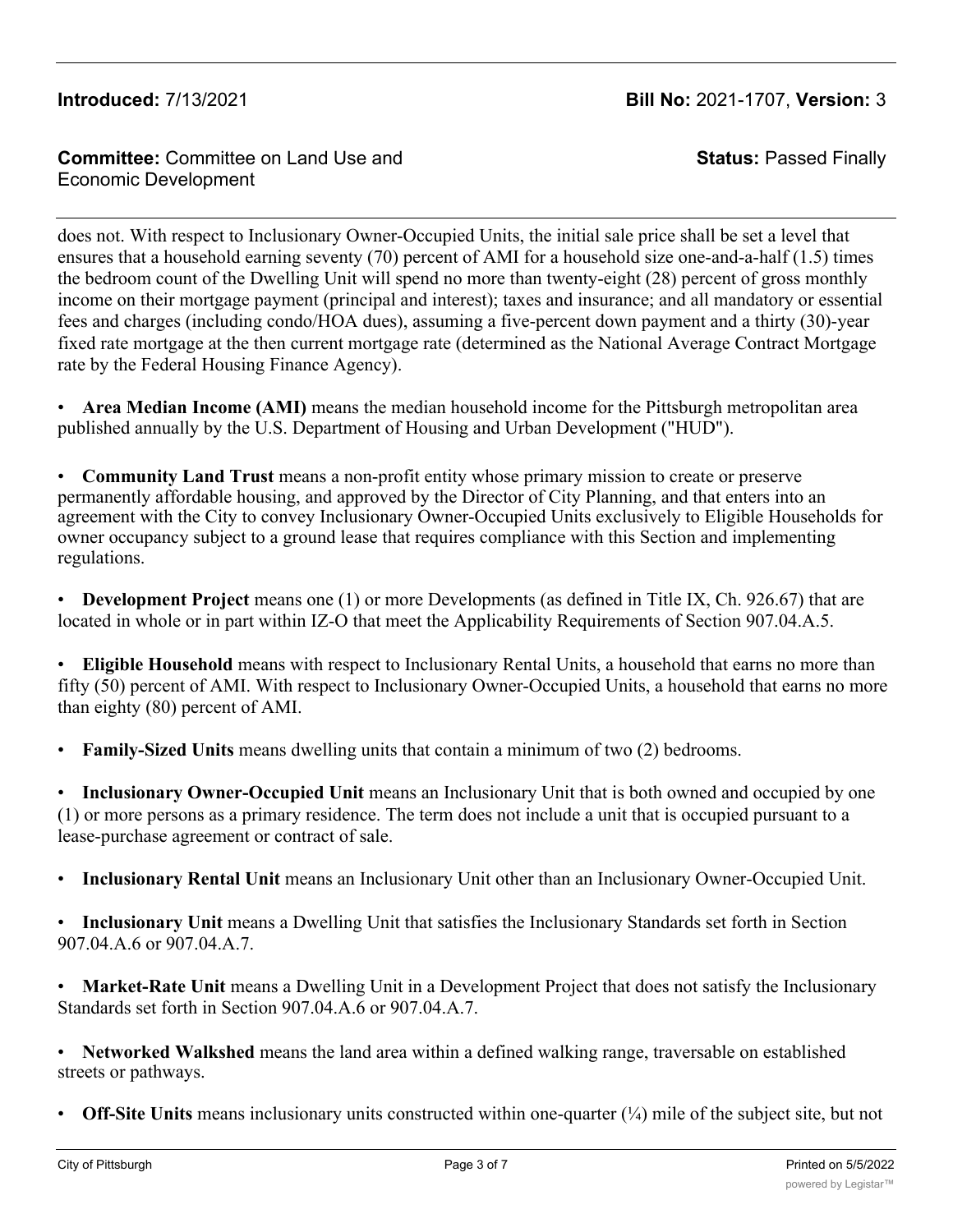### **Committee:** Committee on Land Use and Economic Development

**Status:** Passed Finally

on a parcel adjacent to the subject site.

• **Substantial Improvement** means any reconstruction, rehabilitation, addition, or other improvement of a structure, of which the cost equals or exceeds one hundred (100) percent of the market value of the structure before the "start of construction" of the improvement, that occurs within a five (5)-year period. This term includes structures which have incurred "substantial damage" regardless of the actual repair worked performed. The term does not, however include any project for improvement of a structure to correct existing violations of state or local health, sanitary, or safety code specifications which have been identified by the local code enforcement official and which are the minimum necessary to assure safe living conditions.

• **Utility Allowance** means an allowance for tenant-paid utilities, updated annually and approved by the Director of City Planning or their designee. The term shall include the applicable utility allowance published annually by the Housing Authority of the City of Pittsburgh or a utility allowance prepared by the Owner using methodology approved by the Pennsylvania Housing Finance Agency. In either case, the Utility Allowance must be appropriate for the size and type of dwelling unit and the kind of heat and appliances used, and must be approved by the Administrative Agent.

907.04.A.5 Applicability

In the Inclusionary Housing IZ-O, all applications for the following shall be subject to the standards of this Section:

(a) New construction or Substantial Improvement, of one (1) or more buildings that collectively contain twenty (20) or more dwelling units either (i) on one (1) or more zoning lots marketed as a single or unified project, (ii) sharing common elements or common financing, or (iii) comprising a part of a planned development.

(b) New construction or Substantial Improvement of one (1) or more buildings that collectively contain twenty (20) or more sleeping rooms either: (i) within a Multi-Suite Residential use, (ii) one (1) or more zoning lots marketed as a single or unified project, (iii) sharing common elements or common financing, or (iv) comprising a part of a planned development.

(c) New construction or Substantial Improvement of one (1) or more buildings that collectively contain any combination of twenty (20) or more dwelling units and sleeping rooms either: (i) within a Multi- Suite Residential use, (ii) on one (1) or more zoning lots marketed as a single or unified project, (iii) sharing common elements or common financing, or (iv) comprising a part of a planned development.

907.04.A.6 On-Site Inclusionary Standards

(a) To qualify for initial occupancy in an Inclusionary Unit, a household must be an Eligible Household. With respect to an Inclusionary Rental Unit, the Eligible Household must provide annual documentation of income and household composition to the Administrative Agent. In the event that household income exceeds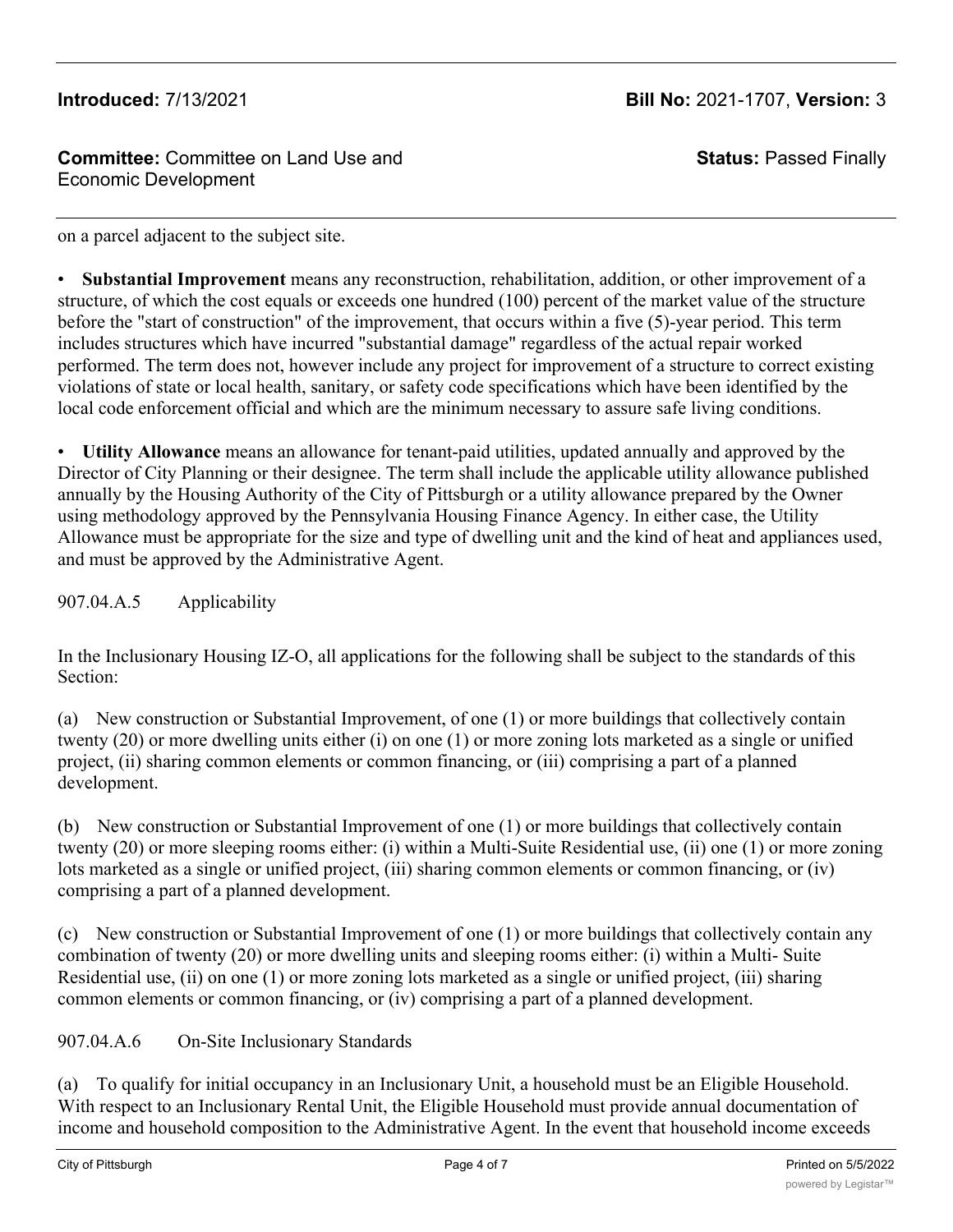### **Committee:** Committee on Land Use and Economic Development

**Status:** Passed Finally

eighty (80) percent of AMI, the household must vacate the unit by the later of either (i) the expiration of the next scheduled lease renewal or (ii) sixty (60) days after the household income exceeds eighty (80) percent of AMI. With respect to an Inclusionary Owner-Occupied Unit, the Eligible Household must continue to reside in the unit as the household's primary residence.

(b) Prior to the issuance of a Certificate of Occupancy for an Inclusionary Rental Unit, the Applicant shall either:

1. Record a deed restriction allowing the City and Eligible Households to enforce these on-site inclusionary standards and related City regulations, such restriction to be prepared by the Director of City Planning or their designee, or

2. Enter into a master lease of the unit with an Affordable Housing Provider for the entire Affordability Term.

(c) Prior to the issuance of a Certificate of Occupancy for an Inclusionary Owner-Occupied Unit, the Applicant shall either:

1. Record a deed restriction allowing the City and Eligible Households to enforce these on-site inclusionary standards and related City regulations, such to be prepared by Director of City Planning or their designee, obliging owner-occupancy of the unit and restricting additional debt that can be secured against the property, or

2. Sell the unit to a Community Land Trust.

(d) Inclusionary Units must satisfy the Allowable Pricing criteria set forth in Section 907.04.A.4.

(e) A minimum of ten (10) percent of units shall be Inclusionary Units. When this yields a fraction, the number of units shall be rounded up to the nearest whole units.

(f) Rental and Owner-Occupied Inclusionary Units will remain affordable for a minimum of thirty-five (35) years. If the Inclusionary Unit or any property containing an Inclusionary Unit is sold during the Affordability Term, the Affordability Term shall automatically renew for an additional thirty-five (35) years.

(g) Inclusionary Units must be integrated within, and distributed throughout, each building, except for:

1. Inclusionary Units are not required to be placed on the top floor in buildings of less than six (6) stories.

2. In buildings of six (6) stories or more, Inclusionary Units are not required to be placed on the top three (3) floors.

(h) Except as provided in Section 902.04.A.5(j), on-site Inclusionary Units shall be equivalent to market-rate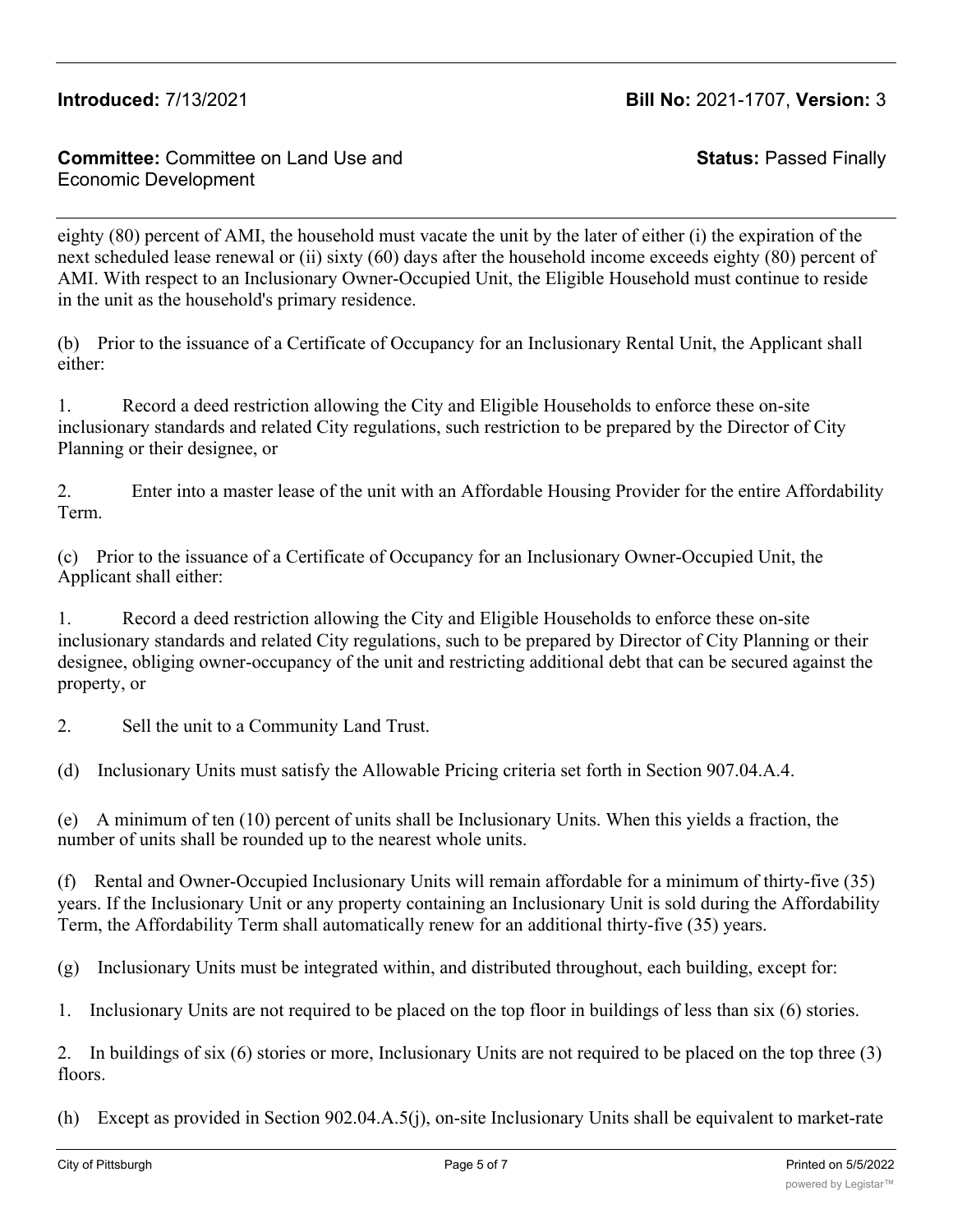### **Committee:** Committee on Land Use and Economic Development

**Status:** Passed Finally

units within the building in all ways, including appliances, finishes, and square footage.

(i) Core building and Development Project amenities, such as a gym, pool or parking space, must be shared with no additional charges or restrictions to residents in Inclusionary Units unless those charges are subtracted from rent or HOA dues for all residents regardless of unit or rental price.

(j) The percentage of Inclusionary Units that are also Family-sized Units shall be equal or greater to the percentage of Market-Rate Units that are also Family-sized Units.

907.04.A.7 Off-Site Inclusionary Standards

Where provision of Inclusionary Units on-site is determined not to be feasible, inclusionary units constructed off-site may be permitted as a Special Exception in accordance with Section 922.07, subject to the following standards:

(a) Off-site Units shall be subject to the standards of Section 907.04.A.6 except for Section 907.04.A.6(e).

(b) A minimum of twelve (12) percent of the subject application's number of units shall be in Inclusionary Units. When this yields a fraction, the number of units shall be rounded up to the nearest whole number.

(c) The applicant shall identify an alternative site suitable for residential housing which the applicant owns, has site control (e.g., purchase agreement, option to purchase, lease), or is otherwise available for the development of Inclusionary Units pursuant to an agreement between the applicant and a developer who owns the site or has site control. With respect to Rental Inclusionary Units, the Applicant must either:

1. Own a controlling interest in the off-site development; or

2. Provide evidence of an enforceable commitment to contribute two hundred thousand dollars (\$200,000.00) or greater per Inclusionary Unit to the off-site development through an agreement with a developer who owns the site or has site control.

With respect to Owner-Occupied Inclusionary Units, the Applicant must either:

1. Own the land and develop the off-site housing, or

2. Provide evidence of an enforceable commitment to contribute two hundred thousand dollars (\$200,000.00) or greater per Inclusionary Unit to the off-site development through an agreement with a developer who owns the site or has site control.

(d) The Certificate of Occupancy for off-site Inclusionary Units must be obtained prior to the issuance of the final Certificate of Occupancy for the subject property.